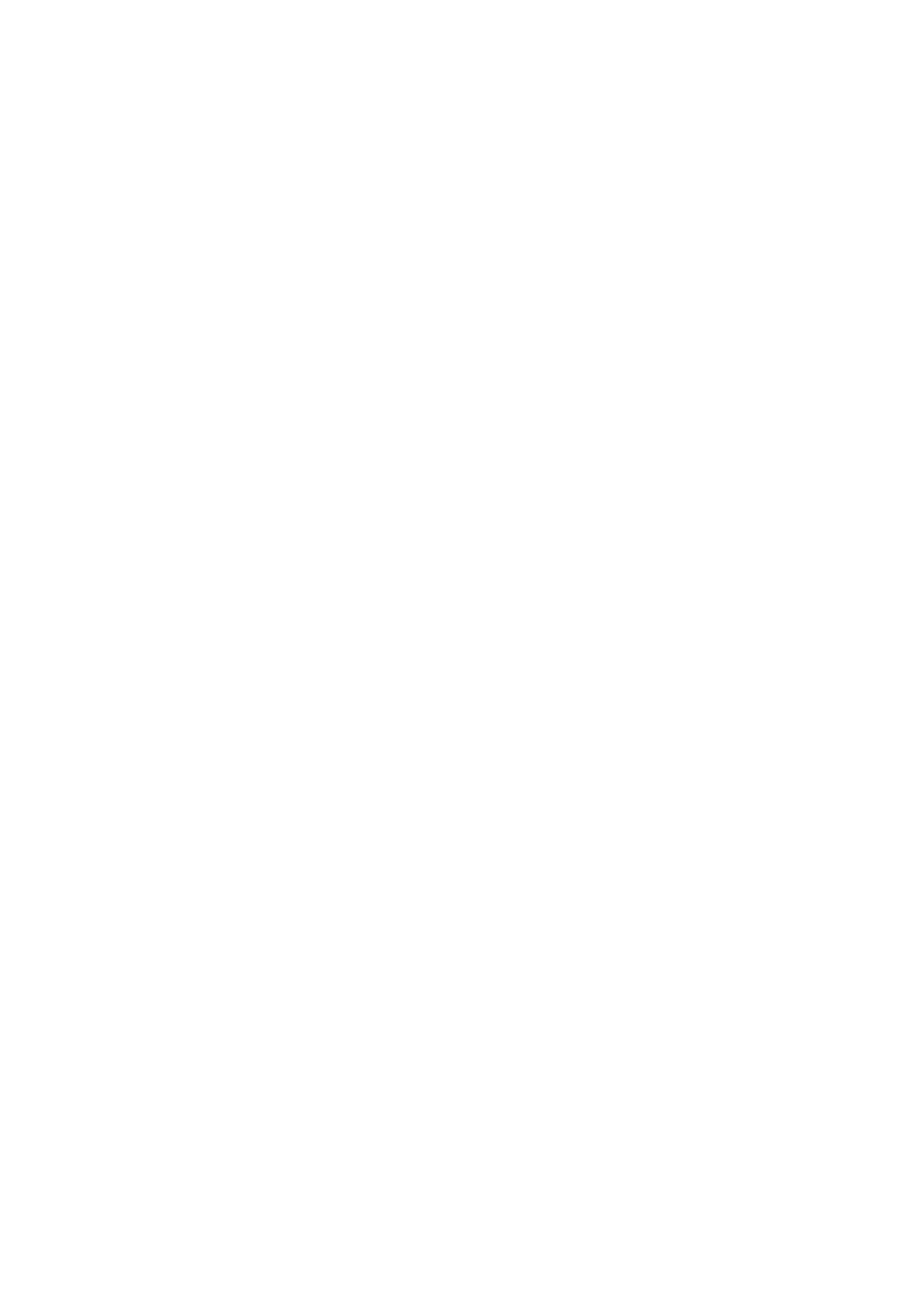# Applicant(s) name(s):

I / We apply to invest £

## MANAGED STOCKBROKING SERVICES (MSS)

(this service may include up to 45% investment in UK & International Equities)

The CONSERVATIVE Portfolio (Lower Risk Profile)

The BALANCED Portfolio (Medium Risk Profile)



 The INCOME Portfolio (Lower than Medium Risk Profile) (this service may include up to 67% investment in UK & International Equities)



(this service may include up to 83% investment in UK & International Equities)

 The GROWTH Portfolio (Higher than Medium Risk Profile) (this service may include up to 100% investment in UK & International Equities)

 The ADVENTUROUS Portfolio (Higher Risk Profile) (this service may include up to 100% investment in UK & International Equities)

## INCOME REQUIREMENTS

Please indicate whether you wish to take an income from your investment

- REINVEST (No income to be distributed)
- DISTRIBUTE (Please complete the section below)

## DISTRIBUTION OF INCOME

Please indicate the frequency and amount of income you wish to have paid out from your investment portfolio

## Quarterly Options

| Variable Quarterly Dividend Payment                                            |   |  |  |
|--------------------------------------------------------------------------------|---|--|--|
| Fixed Quarterly Income Payment (specify amount below)                          |   |  |  |
| Amount of Fixed Quarterly Income Payment                                       | £ |  |  |
| Please specify when you would like the Quarterly Income Payments to start from |   |  |  |
| 18 April<br>18 July<br>18 October<br>18 January                                |   |  |  |
| <b>Monthly Option</b>                                                          |   |  |  |
| Fixed Monthly Income Payment (specify amount below)                            |   |  |  |
| Amount of Fixed Monthly Income Payment                                         | £ |  |  |
| Please indicate when you would like the Monthly Income Payments to start from  |   |  |  |

Please indicate when you would like the Monthly Income Payments to start from

18<sup>th</sup> of (month)

If income has been requested it will be sent directly to your Bank or Building Society account by BACS (Bankers Automated Clearing System).

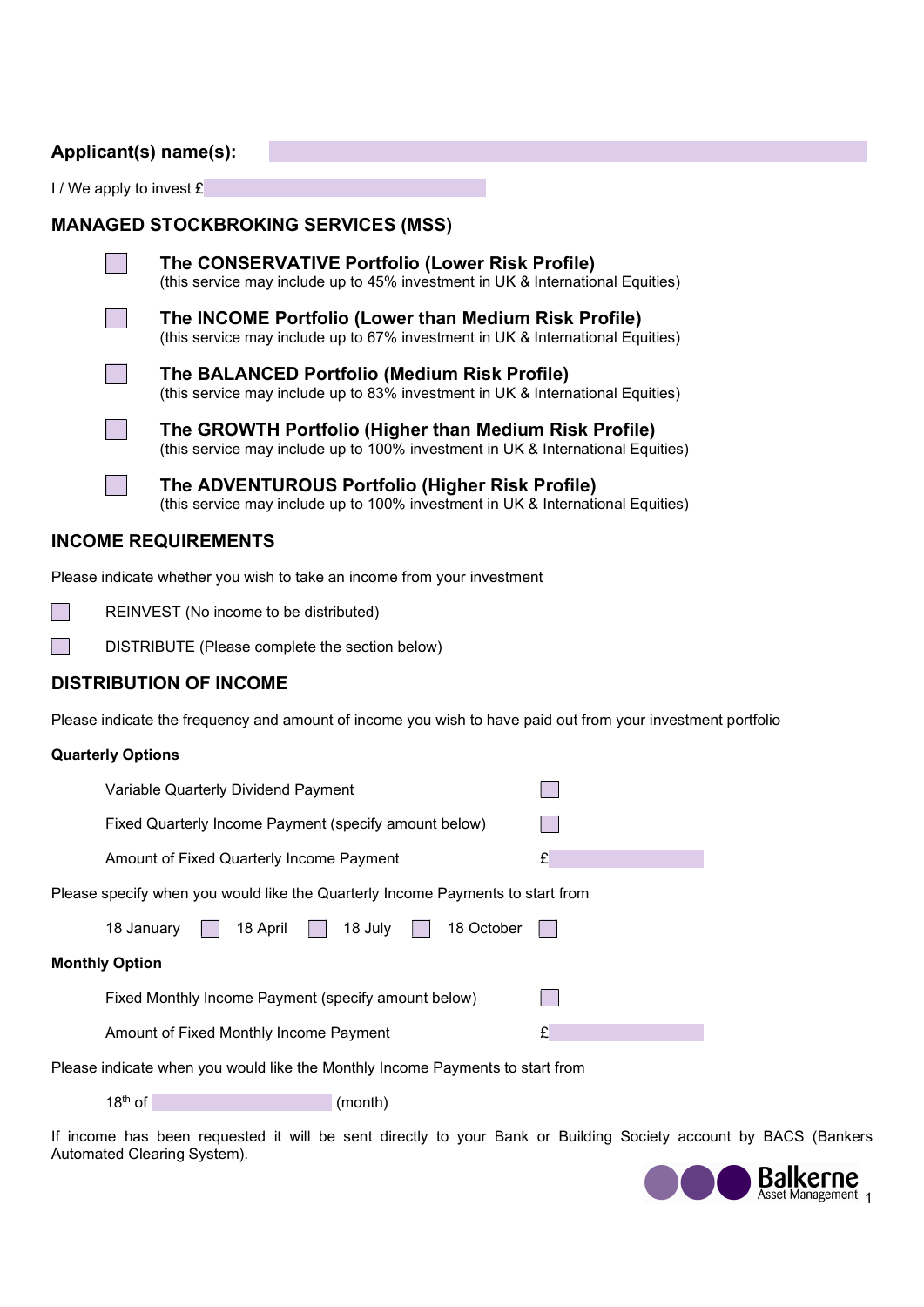### Bank / Building Society Details

| Name and Address of Bank or<br>Building Society (Incl. Postcode) |  |
|------------------------------------------------------------------|--|
| <b>Account Sort Code</b>                                         |  |
| <b>Account Number</b>                                            |  |
| <b>Account Name</b>                                              |  |
| <b>Building Society Roll / Ref Number</b>                        |  |

## Please be Aware

The value of investments can go down as well as up and, as a consequence, the value of your portfolio at any given point in time cannot be guaranteed. Upon withdrawal or transfer of your portfolio you may not realise the sum originally invested. Past performance cannot be relied on and is not necessarily a guide to future returns.

Before investing in the Balkerne Asset Management Managed Stockbroking Service, we recommend that you read the Key Features, Terms & Conditions and Charges and Costs of our Services as applicable to this service as they provide details of the terms, risks and costs under which the investment(s) will be managed. In the event that you do not understand any aspect of the Key Features, Terms & Conditions or Charges and Costs of our Services, you should ask further questions of your Financial Adviser in order to seek clarification.

## CLIENT DECLARATION:

I / We confirm that the details contained in this application form are accurate and true and are in accordance with my / our investment objectives and attitude to investment risk as discussed with my / our financial adviser. I / We further confirm that I / we have been given sufficient time and opportunity to read and consider the Managed Stockbroking Service Key Features, Terms & Conditions and the Schedule of Charges and Costs of our Services and both appreciate and agree to the terms, risks and costs under which the investment(s) will be managed.

|                        | <b>APPLICANT 1</b> | <b>APPLICANT 2</b> |  |
|------------------------|--------------------|--------------------|--|
| <b>Signature</b>       |                    |                    |  |
| Date                   |                    |                    |  |
| <b>Print Full Name</b> |                    |                    |  |
|                        |                    |                    |  |